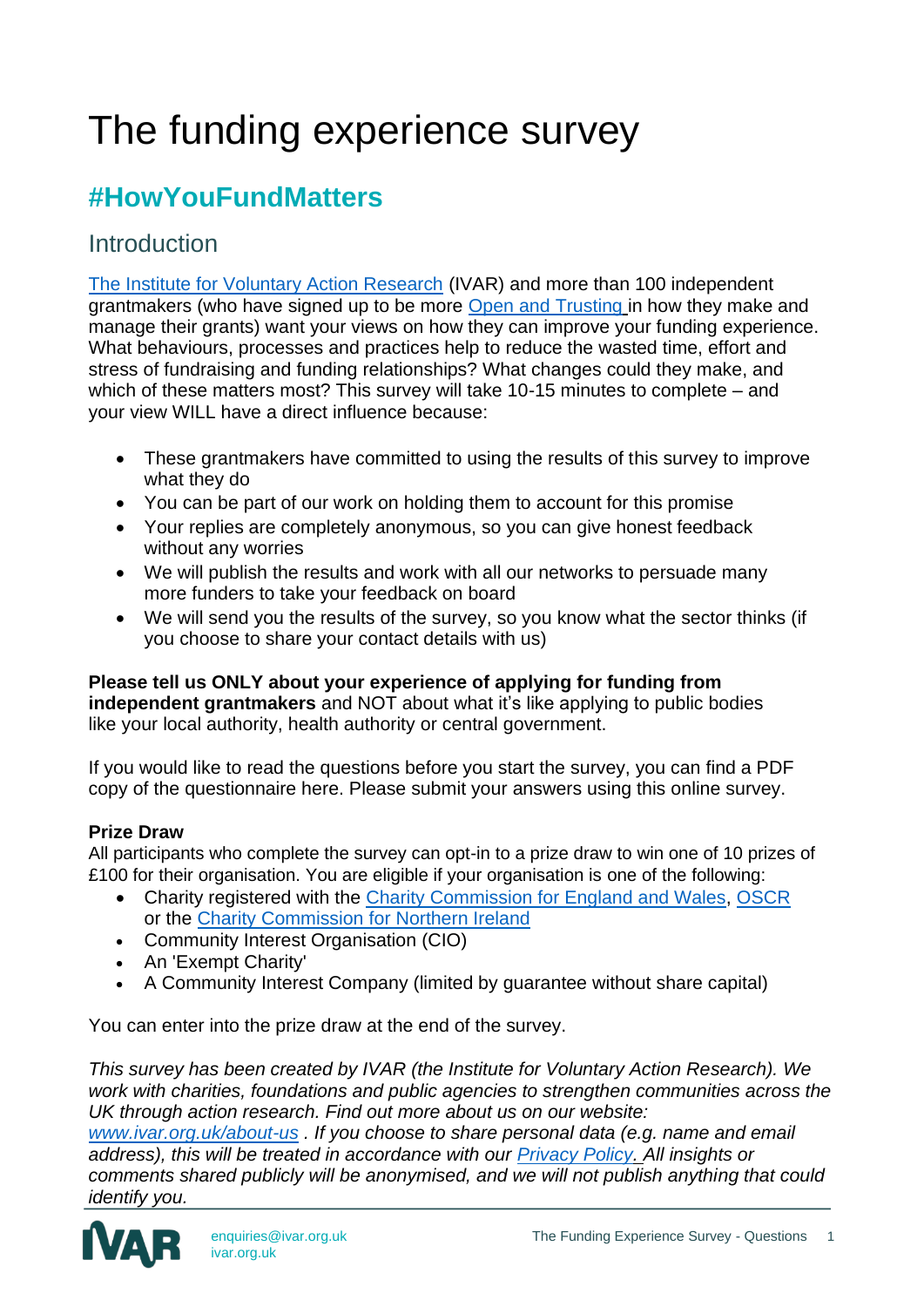# **Background**

Please tell us a little bit about your organisation's income and funding.

- 1. What was your organisation's income in your last financial year? Please tick one. [single code]
	- a. Up to £10,000
	- b. More than £10,000 up to £100,000
	- c. More than £100,000 up to £1m
	- d. More than £1m up to £10m
	- e. More than £10m up to £100m
	- f. More than £100m+
- 2. Approximately, what proportion of your funding comes from independent grantmakers? Please tick one. [single code]
	- a. None
	- b. Less than 10%
	- c. 10-50%
	- d. Over 50%
	- e. All of our funding comes from independent grantmakers
	- f. Don't know

## When you are applying for a grant

The following four questions ask you about your experience of **applying for grants from independent grantmakers.** There is space at the end of this section if you want add comments on any of your answers

3. Deciding whether to apply and what to ask for

To what extent do you agree or disagree with these statements on **deciding whether to apply for a grant?** [Likert scale where 1 is 'Strongly disagree' and 5 is 'Strongly agree']

| <b>Statement</b>                                                   |  |  |  |
|--------------------------------------------------------------------|--|--|--|
| Most grantmakers do not give clear enough information about        |  |  |  |
| their funding priorities and what matters most to them in making   |  |  |  |
| their decisions $-$ so it is hard for us to judge our chances of   |  |  |  |
| <b>success</b>                                                     |  |  |  |
| I prefer it when grantmakers have a simple first stage application |  |  |  |
| form and only ask for more detail if we are invited to their       |  |  |  |
| second stage                                                       |  |  |  |
| I would find it helpful if grantmakers told us what percentage of  |  |  |  |
| applications get through each stage of their application process   |  |  |  |
| I wish all grantmakers would let us pick up the phone and ask      |  |  |  |
| questions before we decide whether to apply for a grant            |  |  |  |
| If a grantmaker says that we can choose to apply for project       |  |  |  |
| funding or for core costs, I usually go for project funding        |  |  |  |
| because I think it gives us a better chance of success             |  |  |  |

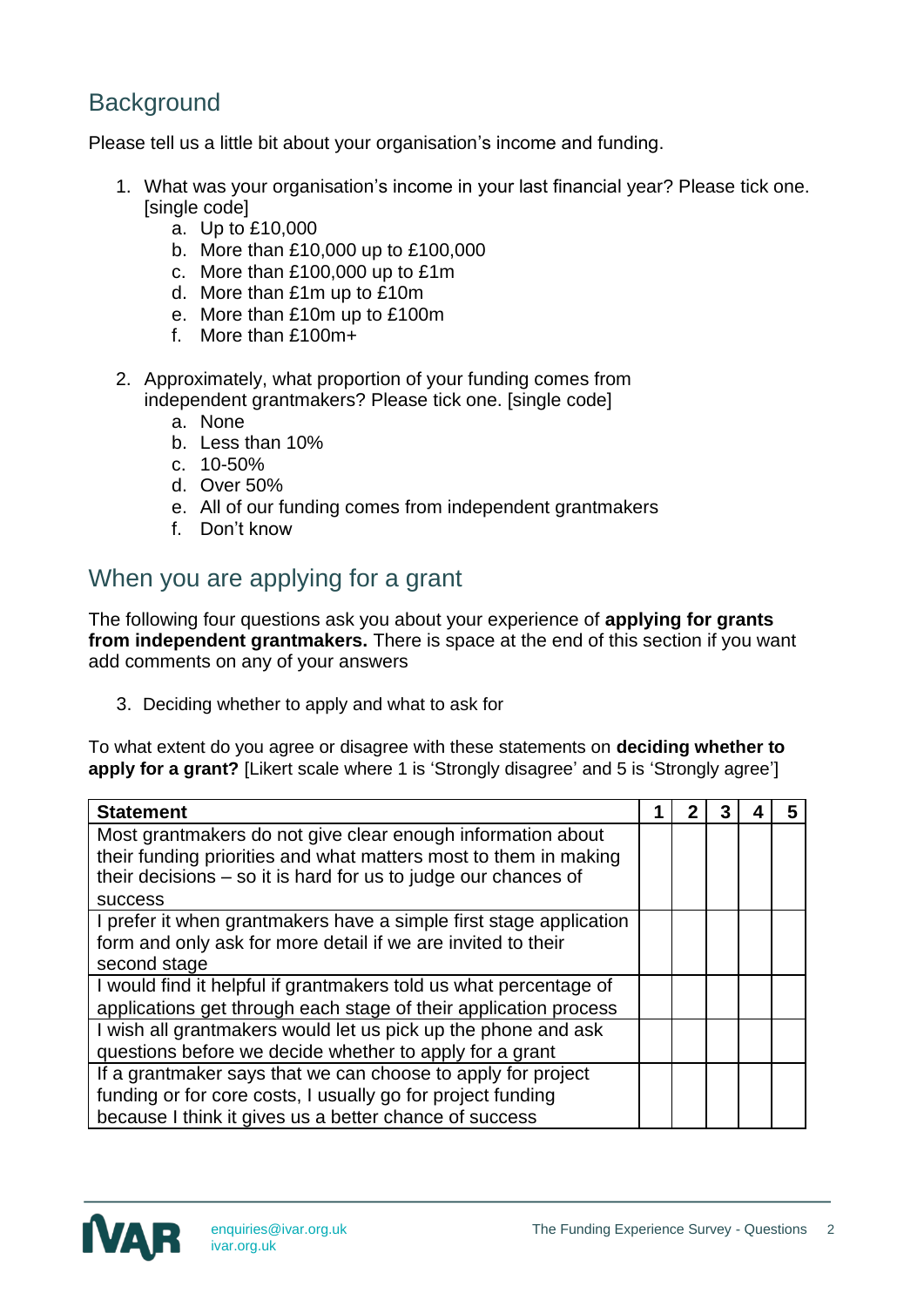4. Making an application

To what extent do you agree or disagree with these statements on **making an application?** [Likert scale where 1 is 'Strongly disagree' and 5 is 'Strongly agree']

| <b>Statement</b>                                                    |  | 3 | 5 |
|---------------------------------------------------------------------|--|---|---|
| I prefer an application form that allows me to write about our work |  |   |   |
| and why we need a grant in a way that makes sense to me             |  |   |   |
| instead of having to answer lots of very specific questions         |  |   |   |
| I prefer grantmakers to ask a lot of specific questions in their    |  |   |   |
| application form because it makes me feel more confident that I     |  |   |   |
| have given them all the information they want                       |  |   |   |
| Grantmakers shouldn't ask for detailed information – like an        |  |   |   |
| activity plan or a monitoring and evaluation plan – until they know |  |   |   |
| there is a good chance that they are going to fund us               |  |   |   |
|                                                                     |  |   |   |
| Grantmakers ask a lot of questions about our financial position,    |  |   |   |
| our policies and how we are managed, but it isn't clear to me       |  |   |   |
| what they are looking for in this information and how it influences |  |   |   |
| their decisions                                                     |  |   |   |
| I think most grantmakers have no idea of what it's really like      |  |   |   |
| running a charity like ours and of how we manage to keep going      |  |   |   |
|                                                                     |  |   |   |
| I don't think grantmakers can get a real idea of what we do from    |  |   |   |
| an application form $-1$ prefer them to speak to us or visit (when  |  |   |   |
| that's safe and possible) before making a final decision            |  |   |   |
|                                                                     |  |   |   |

5. Waiting for a decision and getting feedback

To what extent do you agree or disagree with these statements on **waiting for a decision and getting feedback?** [Likert scale where 1 is 'Strongly disagree' and 5 is 'Strongly agree']

| <b>Statement</b>                                                   |  |  | 5 |
|--------------------------------------------------------------------|--|--|---|
| Grantmakers usually take a reasonable amount of time to make       |  |  |   |
| decisions about our applications for funding                       |  |  |   |
| Grantmakers should always tell us why they have turned us down     |  |  |   |
| for a grant. Otherwise we can't learn how to make better           |  |  |   |
| applications                                                       |  |  |   |
| Sometimes it feels like grantmakers hide behind computers.         |  |  |   |
| Being able to have an honest conversation, even if we've been      |  |  |   |
| told our application is unsuccessful, is the sign of a good funder |  |  |   |
|                                                                    |  |  |   |
| In my experience, most grantmakers prefer to make grants to        |  |  |   |
| organisations they already know                                    |  |  |   |

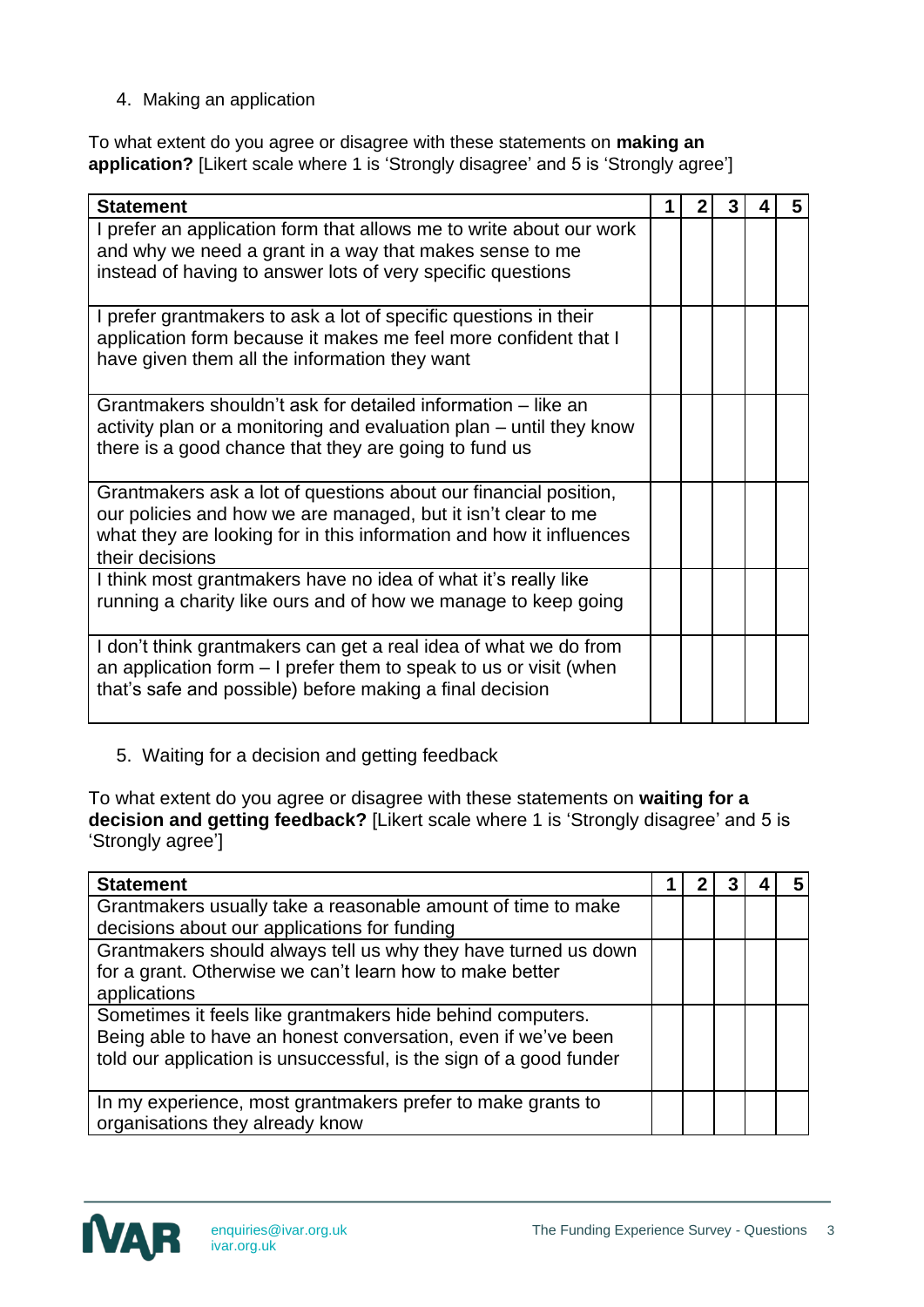6. What matters most to you when you are applying for a grant?

This is a list of what independent grantmakers within the Open and Trusting community are doing to **improve the way they make grants**. Please choose the **four** that would make the most difference to you.

| Publishing clear information about their funding priorities, how decisions |  |
|----------------------------------------------------------------------------|--|
| are made and your chances of success                                       |  |
| Working to reduce the time and effort organisations have to put in to      |  |
| applying until they have a reasonable chance of being successful           |  |
| Answering questions and giving advice to organisations before they         |  |
| decide to make an application                                              |  |
| Designing application forms that are clearer and easier to fill in         |  |
| Cutting down the amount of detailed information they ask for               |  |
| Being more transparent about how they think about risk and how it          |  |
| affects their decisions                                                    |  |
| Publishing clear timetables and deadlines for funding programmes and       |  |
| making sure busy organisations have a realistic amount of time to apply    |  |
| Making decisions about grants within a timescale which is reasonable       |  |
| given the size and urgency of the funding                                  |  |
| Opening up their decision-making so that more lived experience and         |  |
| more diverse voices are heard in decisions about grants                    |  |
| Giving meaningful feedback to organisations when their applications are    |  |
| unsuccessful                                                               |  |
|                                                                            |  |

If you want to say more about any of your answers so far, please use this space. Otherwise, please skip to the next question.

## After you have received a grant

The following four questions ask you about your experience of independent grantmakers **after you have received a grant.** There is space at the end of this section if you want add comments on any of your answers

7. Types of funding

To what extent do you agree or disagree with these statements on **types of funding**? [Likert scale where 1 is 'Strongly disagree' and 5 is 'Strongly agree']

| <b>Statement</b>                                                                                                            |  |  |  |
|-----------------------------------------------------------------------------------------------------------------------------|--|--|--|
| We need more grantmakers who trust us to spend their money<br>well on what is most needed and don't tie us down to detailed |  |  |  |
| project plans or budgets in advance                                                                                         |  |  |  |
| Giving us unrestricted funding $-$ money that we can spend on                                                               |  |  |  |
| anything within our charitable objects - would make a huge                                                                  |  |  |  |
| difference to our ability to respond to changing circumstances                                                              |  |  |  |
| and the things that matter most to our community/cause                                                                      |  |  |  |
| Getting more multi-year funding is really important to the stability                                                        |  |  |  |
| of my organisation and our work                                                                                             |  |  |  |

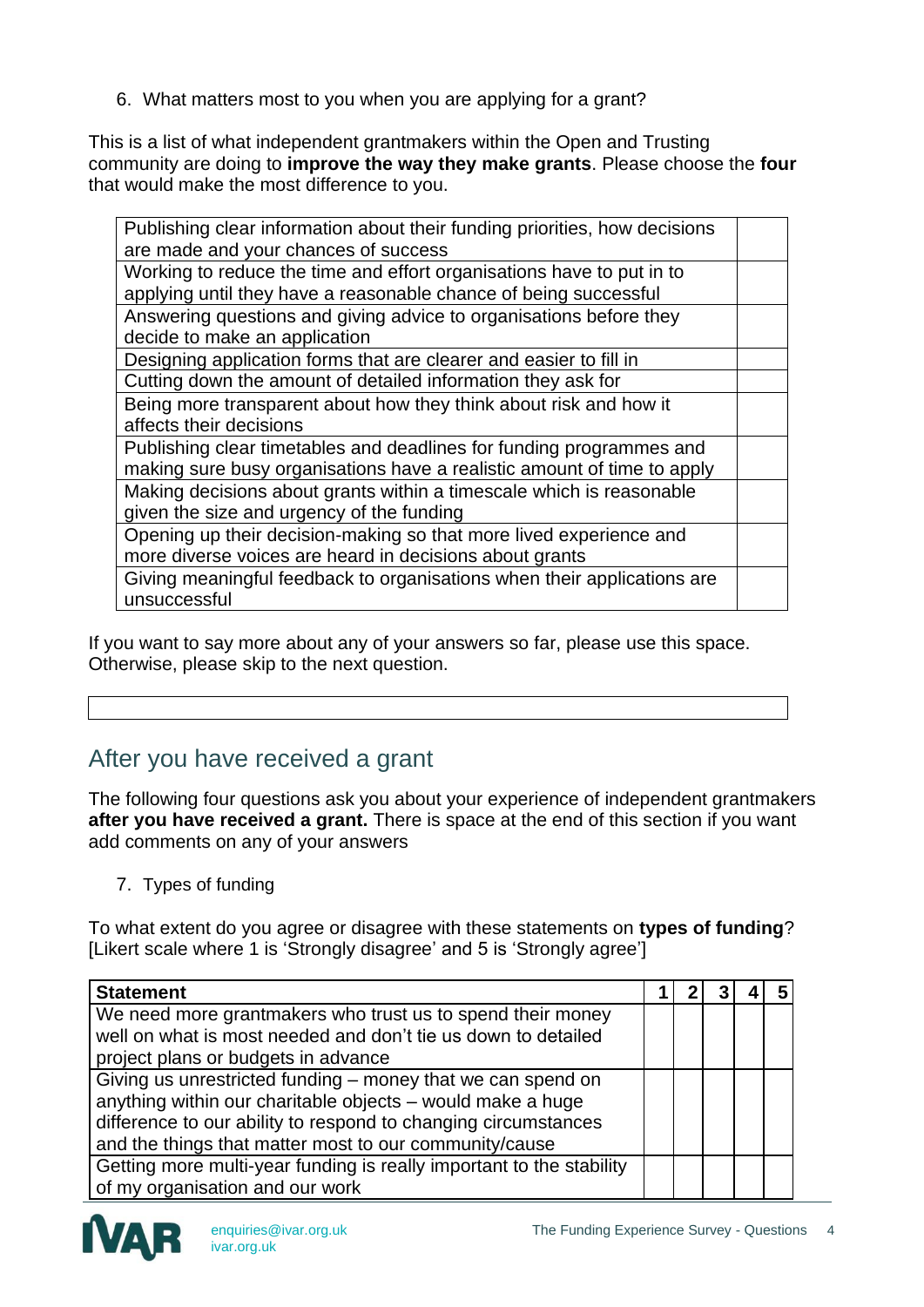| More grantmakers should be willing to give grants to help us |  |  |  |
|--------------------------------------------------------------|--|--|--|
| pay for professional help with our fundraising               |  |  |  |

### 8. Funding relationships

To what extent do you agree or disagree with these statements on **funder relationships**? [Likert scale where 1 is 'Strongly disagree' and 5 is 'Strongly agree']

| <b>Statement</b>                                                  |  |  | 5 |
|-------------------------------------------------------------------|--|--|---|
| Most of our grantmakers are very clear about the relationship     |  |  |   |
| they want to have with us                                         |  |  |   |
| Most of our grantmakers respond quickly if we have any            |  |  |   |
| questions or need their input                                     |  |  |   |
| Even when it's not a priority for me, I find it hard to turn down |  |  |   |
| requests for feedback, invitations or offers of support from      |  |  |   |
| grantmakers in case it affects our chance of future funding       |  |  |   |
| I feel that most of our grantmakers are genuinely interested in   |  |  |   |
| our work, understand the challenges we are facing and want to     |  |  |   |
| support us as best they can                                       |  |  |   |
| It is hard to give critical feedback to grantmakers unless we can |  |  |   |
| be sure our comments are completely anonymous                     |  |  |   |
| I'm confident that most of our grantmakers use our feedback to    |  |  |   |
| improve how they do things                                        |  |  |   |
| Grantmakers tend to communicate with us using clear and           |  |  |   |
| concise language                                                  |  |  |   |

9. Monitoring and progress reports

To what extent do you agree or disagree with these statements on **monitoring and progress reports?** [Likert scale where 1 is 'Strongly disagree' and 5 is 'Strongly agree']

| <b>Statement</b>                                              |  |  | 5 |
|---------------------------------------------------------------|--|--|---|
| I don't think many grantmakers understand how much time and   |  |  |   |
| energy it takes to respond to all their different monitoring  |  |  |   |
| requirements                                                  |  |  |   |
| Very few grantmakers are flexible about how we report to them |  |  |   |
| on our progress or the deadlines they give us                 |  |  |   |
| It would make a big difference if we could produce one report |  |  |   |
| every year on our progress and outcomes as an organisation    |  |  |   |
| and send it to all our funders instead of individual reports  |  |  |   |
| I know that most of our grantmakers read and make use of the  |  |  |   |
| progress reports we send them because they give us feedback   |  |  |   |

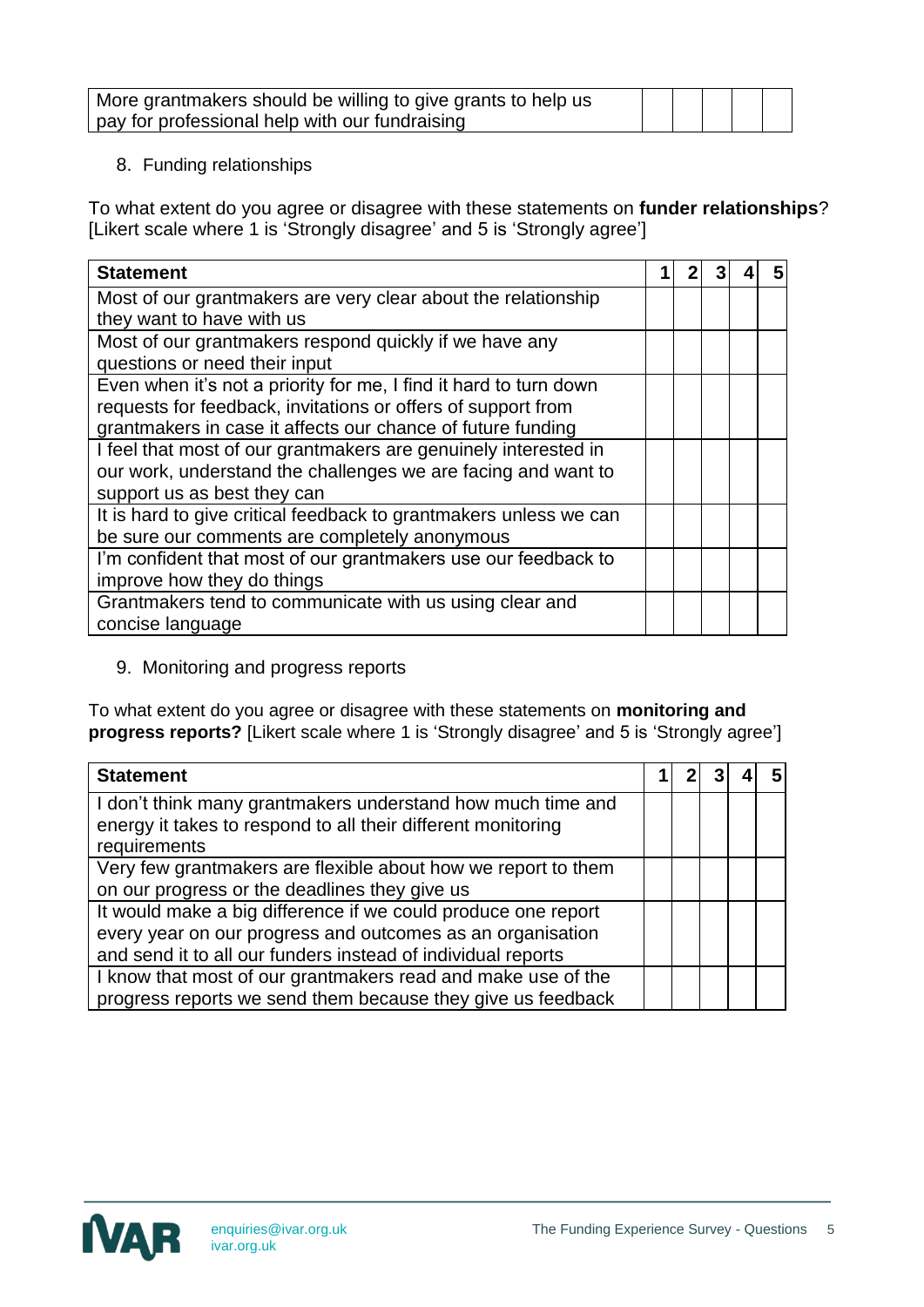### 10. What matters most to you?

This is a list of what independent grantmakers within the Open and Trusting community are doing to improve the way they **manage their grants and grant relationships**. Please choose the **four** that would make the most difference to you.

| Giving unrestricted or flexible funding so that organisations can make<br>their own decisions about how best to respond to changing priorities and                             |  |
|--------------------------------------------------------------------------------------------------------------------------------------------------------------------------------|--|
| needs                                                                                                                                                                          |  |
| Giving grants for more than one year                                                                                                                                           |  |
| Agreeing with funded organisations what each can expect from their<br>relationship – including type of contact and how often they will keep in<br>contact with each other      |  |
| Trusting organisations to manage and deliver their work well and not<br>getting involved in micro-managing activities or budgets                                               |  |
| Respecting the pressure on organisations' time - being realistic about<br>their expectations and only asking for information and reports that they<br>really need and will use |  |
| Wherever possible, accepting monitoring, progress or outcome reports<br>that organisations produce for their own use or for other funders                                      |  |
| Putting more emphasis on having conversations about outcomes and<br>what organisations have learned than on formal written reports                                             |  |
| Offering organisations choices about how, how often and when they<br>report                                                                                                    |  |
| Giving feedback on the reports that they ask funded organisations to send                                                                                                      |  |
| Asking organisations for feedback on their own performance as a<br>grantmaker and telling them the changes they have made as a result<br>of what they have heard               |  |

If you want to say more about any of your answers about **your experience of receiving grants** from independent grant makers, please use this space. Otherwise, please skip to the next question.

And finally …..

- 11.Do you have experience of being funded in a way that feels open and trusting? Yes/No/Not sure
- 12.In one sentence, please tell us the biggest difference being funded in an open and trusting way makes to your organisation. [Open]

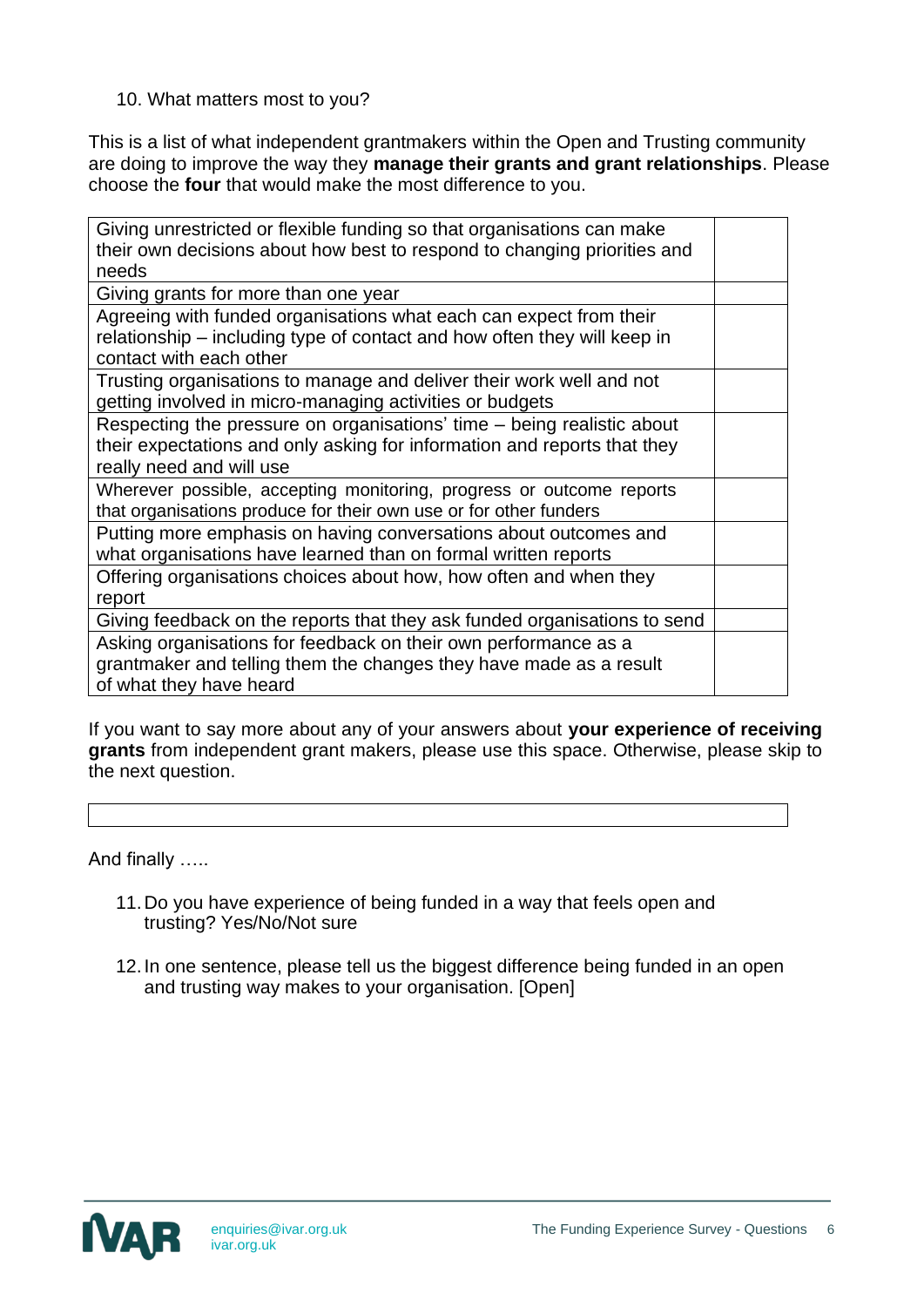# **Background**

Please tell as a little bit more about your organisation to help us understand how different kinds of organisation experience independent grantmakers.

- 13. Is your work …. ? Please tick all that apply:
	- a) Local
	- b) Regional
	- c) National
	- d) International
- 14. Where is your organisation's registered address? Please tick one:
	- e) East Midlands
	- f) East of England
	- g) London
	- h) North East
	- i) North West
	- j) South East
	- k) South West
	- l) West Midlands
	- m) Yorkshire and Humberside
	- n) Scotland
	- o) Wales
	- p) Northern Ireland
	- q) Outside the UK
	- r) N/A- please specify
- 15. Is your organisation led by any of the following groups (50% or more of leadership and trustees identify with this group)? Please tick all that apply:
	- a. Black or minoritised communities
	- b. Faith communities
	- c. Migrants
	- d. Deaf or disabled people
	- e. Women
	- f. LGBT+ people
	- g. People who are educationally or economically disadvantaged
	- h. Another group not listed here (please specify)
	- i. Not applicable / none of the above / prefer not to say

## Stay in touch

16. Would you be happy for us to stay in touch with you? If you choose to share your details, please be reassured that they will not be linked to your survey response in any way. If you would like to be entered into the prize draw, you will need to select 'yes' at this question and provide us with your details. Yes/No